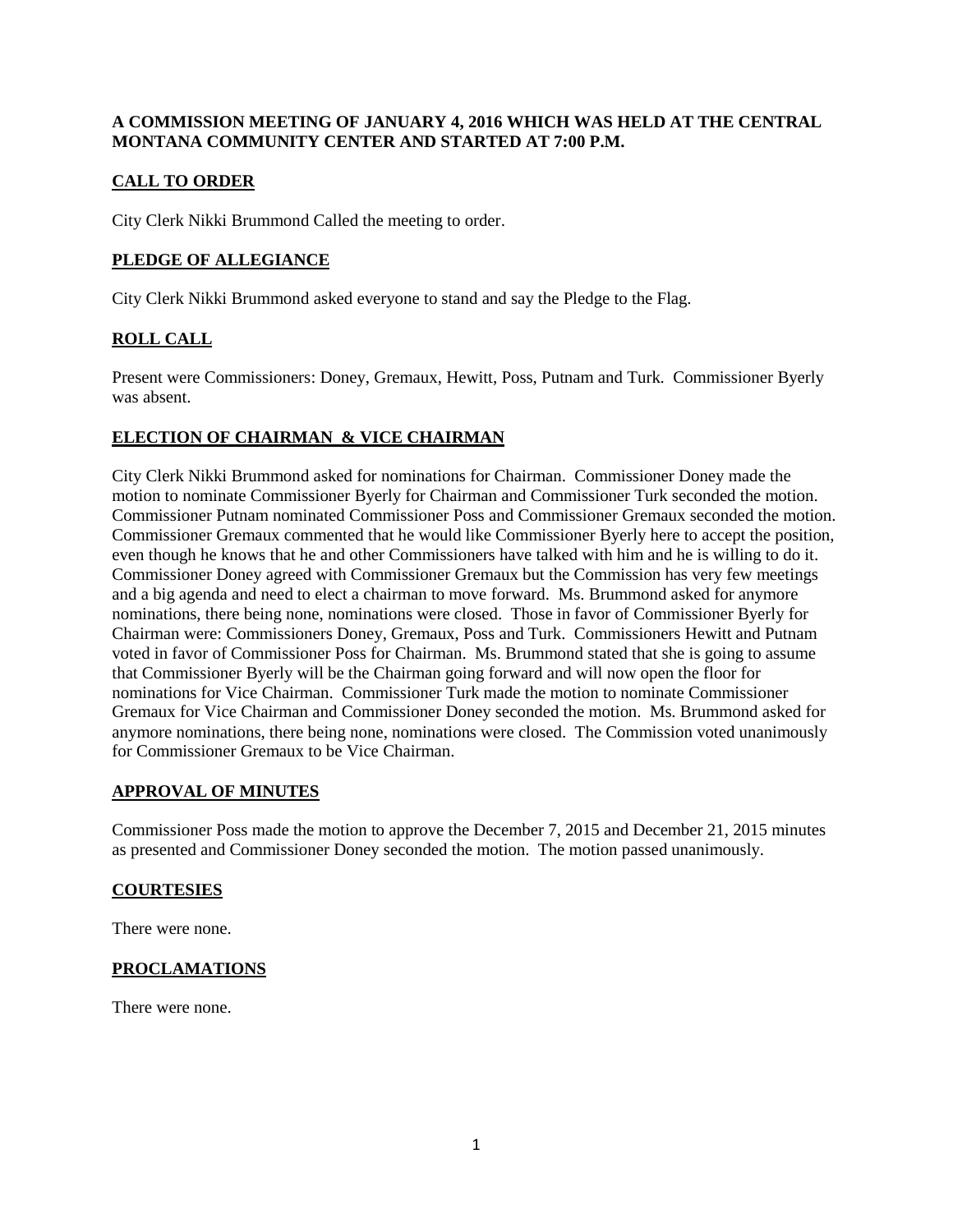# **BOARD AND COMMISSION REPORTS**

Commissioner Doney reported that the Local Government Study Commission did not meet in December. Their first meeting is January 8<sup>th</sup> at 11 am at the Civic Center. Commissioner Doney commented that she will be unable to attend.

## **CITY MANAGER REPORT**

City Manager Kevin Myhre reported on the following issues:

The Lewistown Ice Skating Association has been able to keep a very good ice surface at the rink with the new refrigeration unit that was installed. They have been restricting the power/output of the unit to reduce the power demand placed on the on the electric utility. Bill Berg said that they hope to reduce the power bill by half if possible. They are locking the warming building door at night to reduce vandalism at the facility.

Public Works has been working to locate and repair a water leak at the Public Works building on 4<sup>th</sup> Ave S. During the week after Christmas, they found water in the basement of the building and are working to identify sources for the leak.

A vehicle accident recently caused damage to the chain link fence in the Veteran's Auxiliary Park. A trailer came unhitched and went on to the lawn of the park hitting the chain link fence which stopped it from going into the Mill Ditch. The trailer narrowly missed the concrete bridge rail and the new Veteran's Auxiliary sign. City staff are working to get estimates for repairs.

Public Works staff have been using the snow blower unit to remove snow in congested areas. They have broken several shear pins and recently a shaft was broken on the unit. The director is working to see if the shaft can be warrantied. Metal debris in the snow piles is usually the cause of the breakage.

The contractors continue to work on the pool facility and have been working in the snow and colder weather. The engineer, parks department and the Friends of the Pool have been selecting color combinations for the slides and splash park features. The City Commissioners should be included in the Friends of the Pool email list if you wish to provide your opinion on the choices.

Lewistown resident Mr. Karl Gies recently passed away in Lewistown on December 21<sup>st</sup>. Mr. Gies served as a City Commissioner for several years and has been very active with the Trail System, Fish Hatchery Park and the Big Spring Creek Watershed Council.

The MMIA, Local Government Center and the League of Cities and Towns will be in Lewistown for training on January 14<sup>th</sup> at the City Hall Training Room. If you are interested in attending and have not notified the City Office, please let Nikki know.

### **CONSENT AGENDA**

Commissioner Doney made the motion to approve the consent agenda and Commissioner Putnam seconded the motion. The motion passed unanimously. The consent agenda was the acknowledgement of the claims that have been paid from December 18, 2015 to December 31, 2015 for a total of \$174,019.33.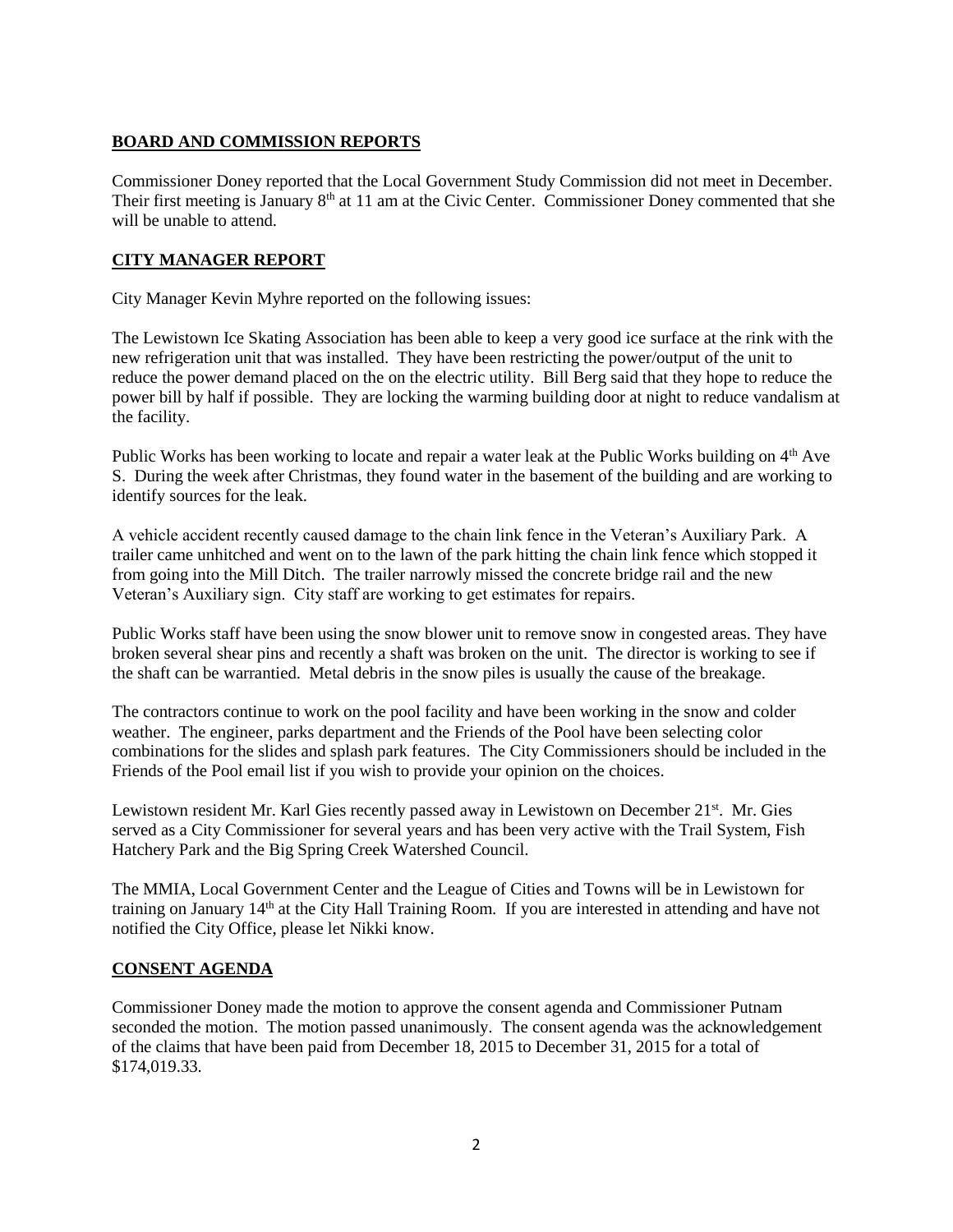#### **REGULAR AGENDA – Resolutions, Ordinances & Other Action Items:**

1. Discussion and action on appointing a City representative to the Airport Board

Mr. Myhre explained that for the last several years Mr. Bob Simpson has served on the Airport Board as the City representative and due to some health issues chose not to be reappointed to the Airport Board. Mr. Myhre explained that the Airport Board is made up of five members. Two of the members represent the City one is appointed and one is a City Commissioner. Two members represent the County one which appointed and one is a County Commissioner. Mr. Myhre explained that the Pilots Association usually gives the Airport Board a name and ask the Airport Board to appoint them on behalf of the Pilots Association and that is the fifth positon. Mr. Myhre explained that the City did advertise for letters of interest and received two. One is from Mr. Ken Bridgeford and one is from Mr. Tim Robertson. Mr. Myhre commented that both live in the City of Lewistown and both are pilots and both are interested in serving on the Airport Board as the City representative. Commissioner Poss made the motion to appoint Mr. Tim Robertson and Commissioner Putnam seconded the motion. Commissioner Turk explained that she received a call from Mr. Ken Bridgeford and he was unable to attend due to a family emergency but would like to nominate him. Mr. Myhre explained that this is an appointment not a nomination. Further discussion followed. Commissioner Gremaux asked for comments from the audience and Commission. There being none, the question was called for and those voting in favor of Mr. Tim Robertson were: Commissioners Doney, Gremaux, Hewitt, Poss and Putnam. Commissioner Turk voted against and Commissioner Byerly was absent.

2. Discussion and action on first reading of Ordinance No. 1750, an ordinance of the City of Lewistown providing for the adoption of the 2012 edition of the international fire code and certain amendments, amending parts 1, 2, 4, 5 and 6 of chapter 2, title 7 of the Lewistown City Code

Mr. Myhre explained on change is that it is now the 2012 edition. Mr. Myhre explained that Section 1 B ix. has been modified because the Fire Department has set some parameters of how high they want the fire alarm boxes and located. This is spelled out in the City's Ordinance because it is different than fire code. Mr. Myhre explained that currently the above ground storage tanks have not been allowed to be installed in the City limits; however fire code does allow for above ground storage tanks of propane and fuel. Mr. Myhre further explained that Section 1 C 2 shows that the City will allow above ground storage of propane in limited quantities inside the City limits. Mr. Myhre stated that this change will allow for some businesses to have propane refill stations. Mr. Myhre reviewed the limits of above ground storage as presented in the City Ordinance changes. The final change 7-2-4 stated that bulk plants are prohibited. Further discussion followed. Commissioner Doney made the motion to approve the first reading of Ordinance No. 1750, an ordinance of the City of Lewistown providing for the adoption of the 2012 edition of the international fire code and certain amendments, amending parts 1, 2, 4, 5 and 6 of chapter 2, title 7 of the Lewistown City Code and Commissioner Hewitt seconded the motion. Commissioner Gremaux asked for comments from the audience and Commission. There being none, the question was called for and the motion passed unanimously.

3. Discussion and action on authorizing City Staff to sign the Montana Department of Commerce Contract for the Tourism Infrastructure Grant for the swimming pool improvements

Mr. Myhre explained that the City of Lewistown worked with a grant writer to put together a grant to submit to the Montana Tourism Council for the swimming pool improvements. Mr. Myhre stated that the City had a lot of match money and was awarded a \$75,000 grant. Mr. Myhre stated we would like to accept the grant and authorize City staff to sign the contract. Commissioner Putnam made the motion to authorize City Staff to sign the Montana Department of Commerce Contract for the Tourism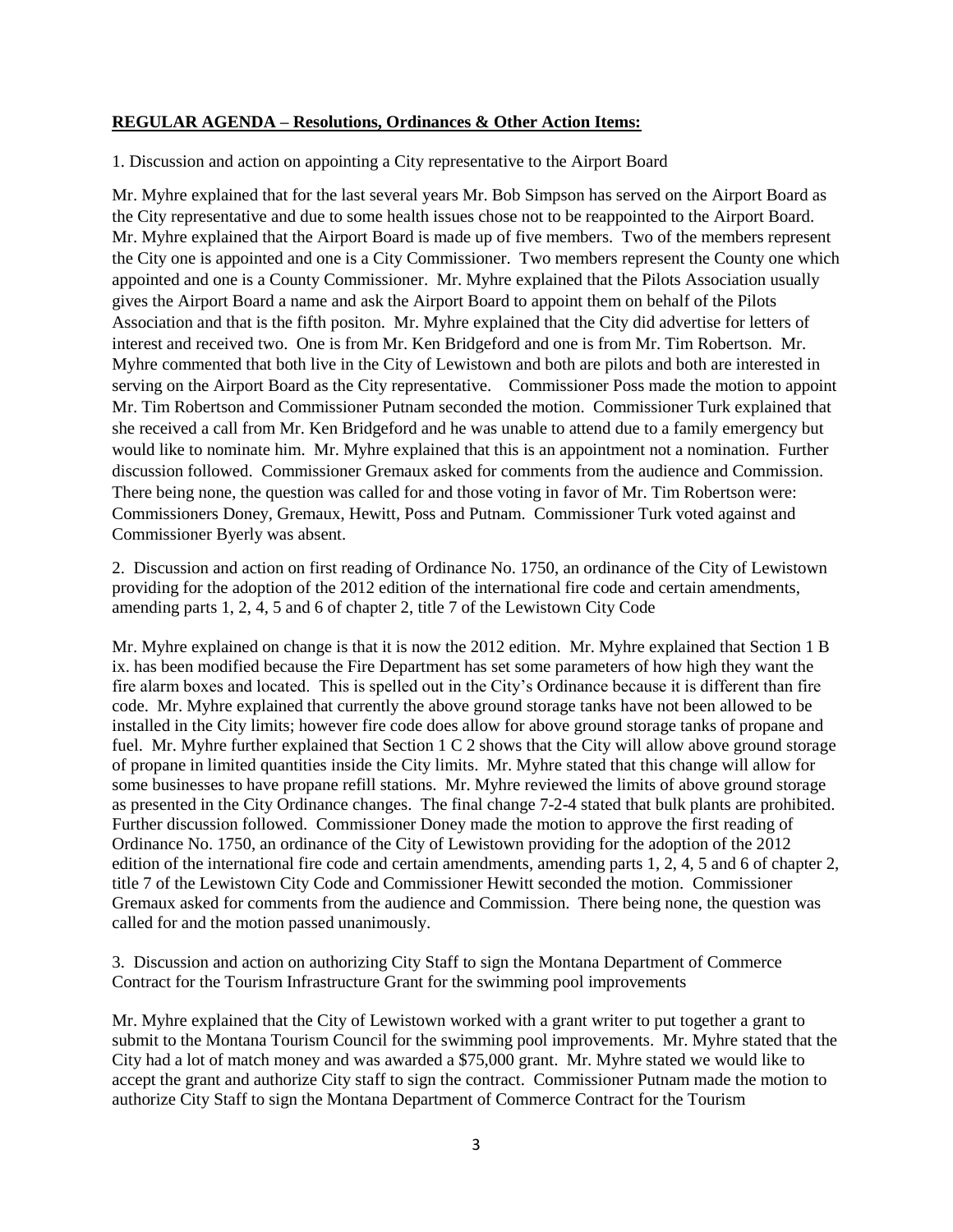Infrastructure Grant for the swimming pool improvements and Commissioner Hewitt seconded the motion. Commissioner Gremaux asked for comments from the audience and Commission. There being none, the question was called for and the motion passed unanimously.

4. Discussion and action on approving a business license for Ace Plumbing

Mr. Myhre explained that Ace Plumbing is owned by Dylan Bartel in Lewistown. A business license for a plumber needs to have a surety bond and certificate of liability insurance. Mr. Myhre stated he would recommend approval because all the proper documentation is in order. Commissioner Doney made the motion to approve a business license for Ace Plumbing and Commissioner Turk seconded the motion. Commissioner Gremaux asked for comments from the audience and Commission. There being none, the question was called for and the motion passed unanimously.

5. Discussion and action on approving a business license for Empire Heating and Cooling

Mr. Myhre explained that Empire Heating and Cooling is in town doing work on the bus barn. Mr. Myhre further explained that a surety bond and a certificate of liability insurance. Commissioner Putnam commented that the emergency contact information had not been completed on the business license. Commissioner Doney made the motion to approve the business license for Empire Heating and Cooling with the understanding the application will be completed with the emergency contacts and Commissioner Putnam seconded the motion. Commissioner Gremaux asked for comments from the audience and Commission. There being none, the question was called for and the motion passed unanimously.

6. Discussion and action on reappointing Commissioners to the following boards: Airport, Library, Park and Recreation, Central Montana Health District, City County Planning, Central Montana Foundation, Central Montana 911 and Snowy Mountain Development Corporation

Commissioner Putnam made the motion to approve the reappointment of Commissioners to the following boards: Airport Board – Diana Hewitt; Library – Patty Turk; Park and Recreation – Beth Putnam; Central Montana Health District – Dave Byerly; City County Planning – Rick Poss; Central Montana Foundation – Beth Putnam; Central Montana 911 – Frank Gremaux and Snowy Mountain Development Corporation – Kevin Myhre and Commissioner Doney seconded the motion. Commissioner Gremaux asked for comments from the audience and Commission. There being none, the question was called for and the motion passed unanimously.

7. Discussion and action on setting the regular Commission meetings for 2016

Mr. Myhre explained that typically the City Commission meets the  $1<sup>st</sup>$  and  $3<sup>rd</sup>$  Monday of each month. If there is a holiday on a Monday, the commission meets the following day. Commissioner Putnam made the motion to set the Commission meetings for 2016 which is having meetings on Tuesday when holiday is on a Monday and Commissioner Doney seconded the meeting. Commissioner Gremaux asked for comments from the audience and Commission. There being none, the question was called for and the motion passed unanimously.

# **CITIZENS' REQUESTS**

Mr. Frank Westhoff asked about the definition of a bulk plant. Fire Chief Keith Kucera explained the definition and some examples of such.